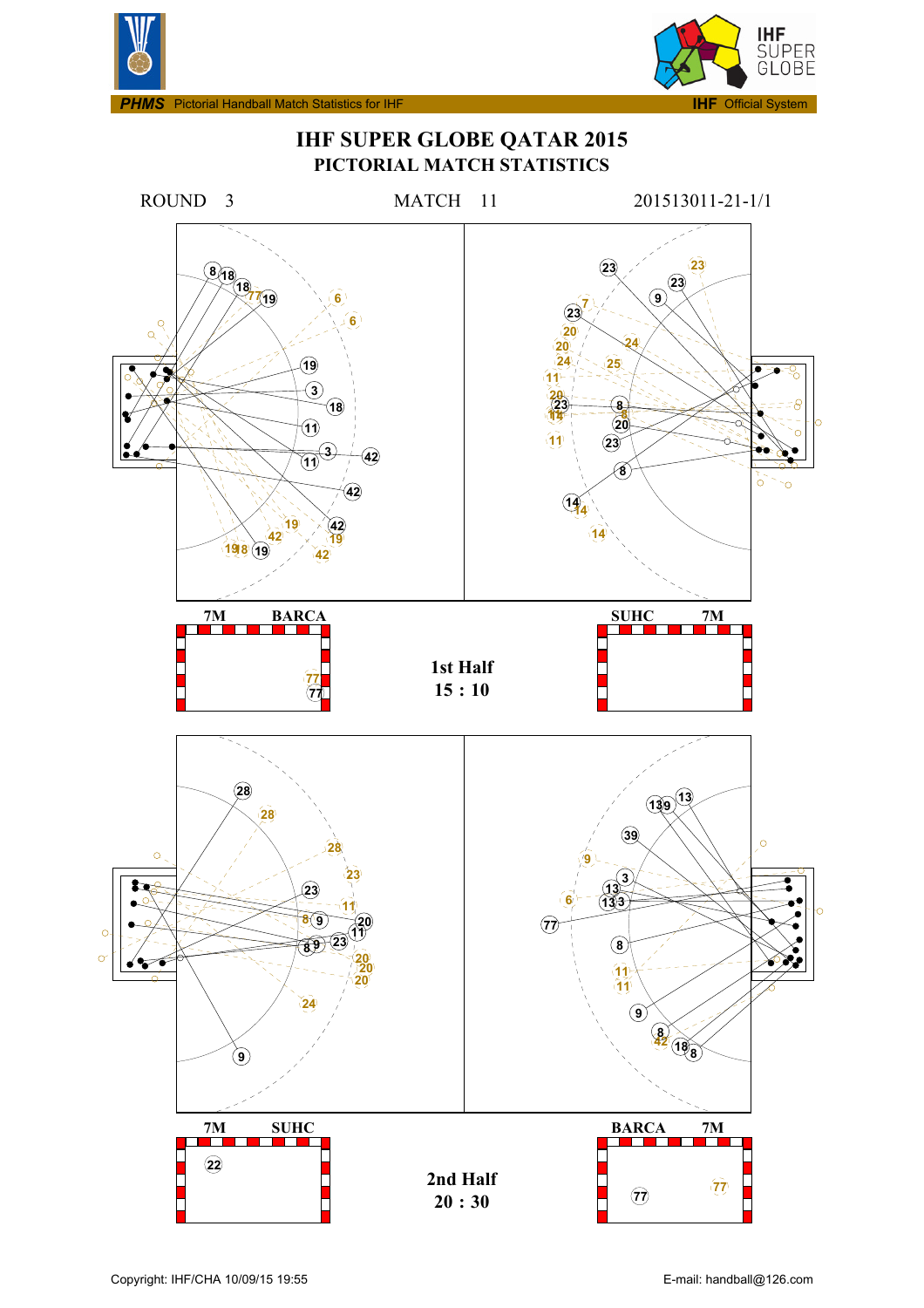



**PHMS** Pictorial Handball Match Statistics **INF** Official System

## **IHF SUPER GLOBE QATAR 2015**

INDV/TEAM MATCH STATISTICS

| <b>MEN</b>      | <b>OFFICIAL</b><br><b>HANDBALL</b> | PLACE 3-4<br><b>GROUP</b><br>X<br>ROUND <sub>3</sub><br><b>MATCH</b><br>11 |              |              |              |              |              |            | 201513011-14-1/2<br>Duhail<br>10/09/2015 18:00 |              |                 |                |              |                |           |
|-----------------|------------------------------------|----------------------------------------------------------------------------|--------------|--------------|--------------|--------------|--------------|------------|------------------------------------------------|--------------|-----------------|----------------|--------------|----------------|-----------|
| No.             | Name                               | Field<br>Shot                                                              | Line<br>Shot | Wing<br>Shot | Fast<br>Brk. | Brk.<br>Thr. | Free<br>Thr. | 7m<br>Thr. | <b>Total</b>                                   | Rate<br>$\%$ | ASST. ERR. WAR. |                |              | $2^{\prime}$   | D+DR TIME |
|                 | FC BARCELONA(ESP)(BARCA)           |                                                                            |              |              |              |              |              |            |                                                |              |                 |                |              |                |           |
|                 | (COURT PLAYER)                     |                                                                            |              |              |              |              |              |            |                                                |              |                 |                |              |                |           |
| $\mathbf{1}$    | PEREZ DE V. G.                     |                                                                            |              |              |              |              |              |            |                                                | 0.0%         | $\mathbf{1}$    |                |              |                | 00:30:00  |
| 3               | NODDESBO Jesper                    |                                                                            | 3/3          |              | 1/1          |              |              |            | 4/4                                            | 100%         |                 | $\mathbf{1}$   | $\mathbf{1}$ | $\mathbf{1}$   | 00:38:31  |
| 6               | <b>KOPLJAR Marko</b>               | 0/3                                                                        |              |              |              |              |              |            | 0/3                                            | 0.0%         | $\mathbf{3}$    |                | $\mathbf{1}$ |                | 00:28:36  |
| 8               | <b>TOMAS Victor</b>                |                                                                            | 1/1          | 2/2          | 1/1          |              |              |            | 4/4                                            | 100%         | $\mathbf{1}$    |                |              |                | 00:16:54  |
| 9               | <b>ENTRERRIOS Raul</b>             | 0/1                                                                        | 1/1          | 1/1          |              |              |              |            | 2/3                                            | 66.7%        | $\mathbf{1}$    | $\overline{2}$ |              | $\mathbf{1}$   | 00:14:06  |
| 10              | SORHAINDO Cedric                   |                                                                            |              |              |              |              |              |            |                                                | 0.0%         |                 | 3              |              |                | 00:16:13  |
| 11              | <b>SARMIENTO Daniel</b>            |                                                                            | 0/1          |              |              | 2/3          |              |            | 2/4                                            | 50.0%        |                 | $\overline{4}$ |              |                | 00:37:21  |
| 12              | <b>SARIC Danjel</b>                |                                                                            |              |              |              |              |              |            |                                                | 0.0%         |                 |                |              |                | 00:30:00  |
| 13              | <b>ARINO Aitor</b>                 |                                                                            | 1/1          | 1/1          | 2/2          |              |              |            | 4/4                                            | 100%         |                 | $\mathbf{1}$   |              |                | 00:25:31  |
| 18              | <b>GURBINDO Eduardo</b>            |                                                                            | 1/1          | 3/4          |              |              |              |            | 4/5                                            | 80.0%        | $\mathbf{1}$    |                |              |                | 00:33:01  |
| 19              | <b>SIGURDSSON G.</b>               | 0/1                                                                        | 1/2          | 1/2          | 1/1          |              |              |            | 3/6                                            | 50.0%        |                 | $\mathbf{1}$   |              |                | 00:48:05  |
| 21              | <b>SYPRZAK Kamil</b>               |                                                                            |              |              |              |              |              |            |                                                | 0.0%         |                 | $\overline{c}$ |              | $\mathbf{1}$   | 00:14:57  |
| 27              | <b>MORROS Viran</b>                |                                                                            |              |              |              |              |              |            |                                                | 0.0%         |                 |                | $\mathbf{1}$ | 1              | 00:12:30  |
| 39              | <b>JICHA Filip</b>                 |                                                                            | 1/1          |              |              |              |              |            | 1/1                                            | 100%         |                 | $\mathbf{1}$   |              | 1              | 00:23:04  |
| 42              | <b>JALLOUZ Wael</b>                | 3/4                                                                        | 0/1          | 0/1          |              |              |              |            | 3/6                                            | 50.0%        |                 |                |              |                | 00:13:10  |
| 77              | <b>LAZAROV Kiril</b>               | 1/1                                                                        |              | 0/1          |              |              |              | 2/4        | 3/6                                            | 50.0%        | $\overline{c}$  |                |              |                | 00:16:43  |
|                 | <b>Total</b>                       | 4/10                                                                       | 9/12         | 8/12         | 5/5          | 2/3          |              | 2/4        | 30/46                                          | 65.2%        | 9               | 15             | 3            | 5 <sup>5</sup> |           |
|                 | (GOALKEEPER)                       |                                                                            |              |              |              |              |              |            |                                                |              |                 |                |              |                |           |
| $\mathbf{1}$    | PEREZ DE V. G.                     | 2/5                                                                        | 2/3          | 0/2          | 0/3          |              |              | 0/1        | 4/14                                           | 28.6%        | $\overline{1}$  |                |              |                | 00:30:00  |
| 12 <sup>2</sup> | <b>SARIC Danjel</b>                | 5/9                                                                        | 0/3          | 0/1          | 0/1          | 1/2          |              |            | 6/16                                           | 37.5%        |                 |                |              |                | 00:30:00  |
|                 |                                    |                                                                            |              |              |              |              |              |            |                                                |              |                 |                |              |                |           |
|                 | <b>Total</b>                       | 7/14                                                                       | 2/6          | 0/3          | 0/4          | 1/2          |              | 0/1        | 10/30                                          | 33.3%        | $\mathbf{1}$    |                |              |                |           |

### **COURT PLAYER: GOALS/SHOTS GOALKEEPER: SAVED/SHOTS**

| <b>TEAM TOTALS</b> | <b>GOALS</b> | <b>SAVED</b>   | <b>MISSED</b> | <b>POST</b> | <b>BLOCKED</b> | <b>TOTAL</b> | $RATE(\%)$ |
|--------------------|--------------|----------------|---------------|-------------|----------------|--------------|------------|
| Field Shot         | 4            | 3              |               | 2           |                | 10           | 40.0%      |
| Line Shot          | 9            |                | 4             |             |                | 12           | 75.0%      |
| Wing Shot          | 8            | $\overline{2}$ | 2             |             |                | 12           | 66.7%      |
| <b>Fastbreak</b>   | 5            |                |               |             |                | 5            | 100.0%     |
| Breakthrough       | 2            |                |               |             |                | 3            | 66.7%      |
| <b>Free Throw</b>  |              |                |               |             |                |              | $0.0\%$    |
| 7M-Throw           | 2            | 2              |               |             |                | 4            | 50.0%      |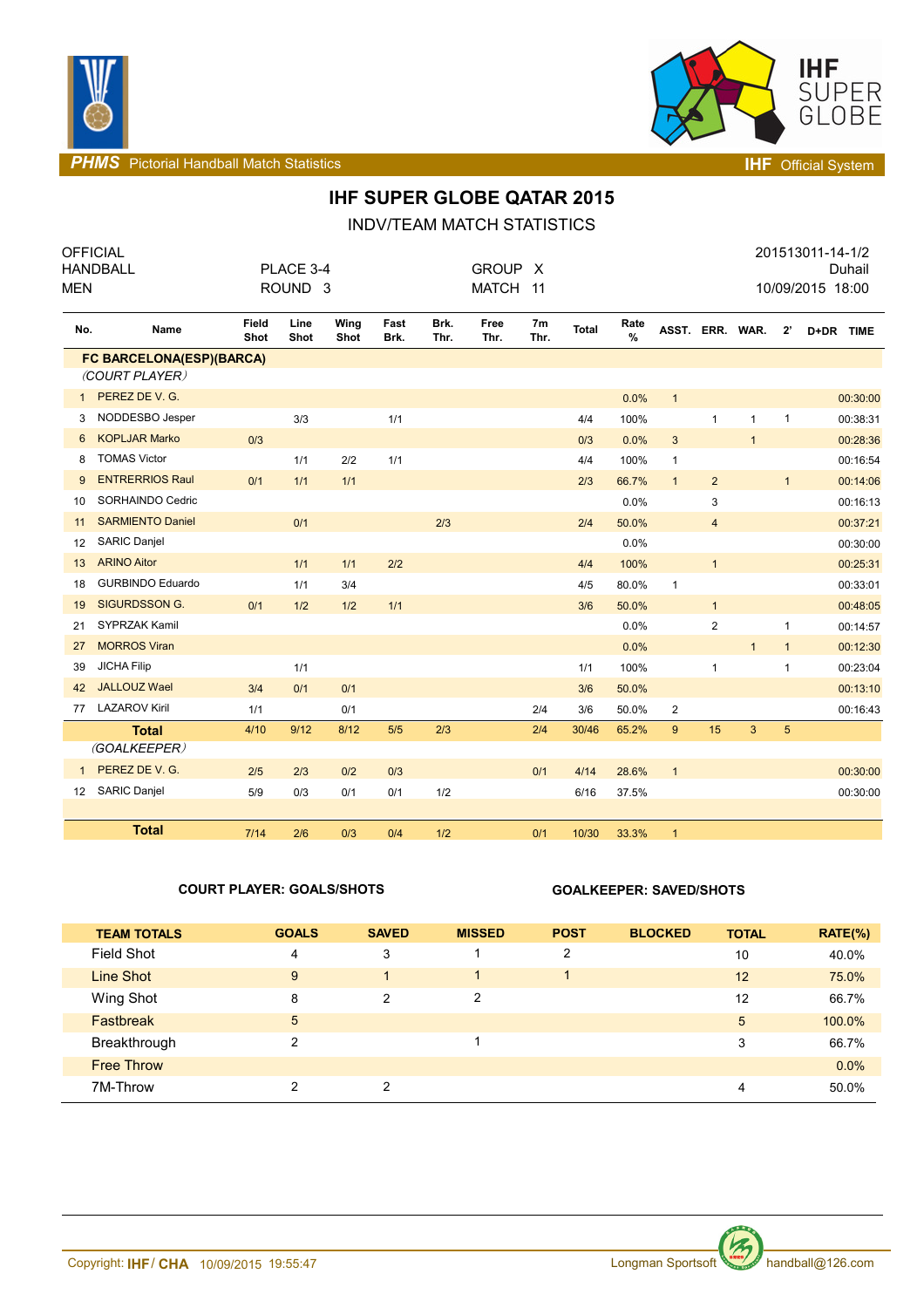



**PHMS** Pictorial Handball Match Statistics **Intervalse and Contract Contract Contract Contract Contract Contract Contract Contract Contract Contract Contract Contract Contract Contract Contract Contract Contract Contract C** 

### **IHF SUPER GLOBE QATAR 2015**

INDV/TEAM MATCH STATISTICS

|                | <b>OFFICIAL</b>                      |               |                    |              |              |              |              |                        |              |                       |                 |                |              |                | 201513011-14-2/2 |
|----------------|--------------------------------------|---------------|--------------------|--------------|--------------|--------------|--------------|------------------------|--------------|-----------------------|-----------------|----------------|--------------|----------------|------------------|
|                | <b>HANDBALL</b>                      |               | PLACE 3-4          |              |              |              | <b>GROUP</b> | $\mathsf{X}$           |              |                       |                 |                |              |                | Duhail           |
| <b>MEN</b>     |                                      |               | ROUND <sub>3</sub> |              |              |              | <b>MATCH</b> | 11                     |              |                       |                 |                |              |                | 10/09/2015 18:00 |
| No.            | Name                                 | Field<br>Shot | Line<br>Shot       | Wing<br>Shot | Fast<br>Brk. | Brk.<br>Thr. | Free<br>Thr. | 7 <sub>m</sub><br>Thr. | <b>Total</b> | Rate<br>$\frac{9}{6}$ | ASST. ERR. WAR. |                |              | $2^{\prime}$   | D+DR TIME        |
|                | <b>SYDNEY UNI HANDBALL CLUB(AUS)</b> |               |                    |              |              |              |              |                        |              |                       |                 |                |              |                |                  |
|                | (COURT PLAYER)                       |               |                    |              |              |              |              |                        |              |                       |                 |                |              |                |                  |
| $\mathbf{1}$   | <b>FOGERTY Ben</b>                   |               |                    |              |              |              |              |                        |              | 0.0%                  |                 |                |              |                | 00:07:19         |
| 6              | <b>GAULON Pierre</b>                 |               |                    |              |              |              |              |                        |              | 0.0%                  | $\overline{2}$  |                |              | $\mathbf{1}$   | 00:13:26         |
| $\overline{7}$ | <b>ANDERSON Tim</b>                  | 0/1           |                    |              |              |              |              |                        | 0/1          | 0.0%                  |                 | $\mathbf{1}$   |              |                | 00:07:52         |
| 8              | <b>BONNIN Pierre</b>                 |               | 3/5                |              |              |              |              |                        | 3/5          | 60.0%                 |                 | $\mathbf{1}$   | $\mathbf{1}$ | 2              | 00:36:17         |
| 9              | <b>CORNELLA Joan</b>                 |               | 1/1                | 1/1          | 2/2          |              |              |                        | 4/4          | 100%                  |                 |                |              |                | 00:31:33         |
| 11             | LENNSTROM N. J.                      | 1/5           |                    |              |              |              |              |                        | 1/5          | 20.0%                 | $\mathbf{1}$    | $\mathbf{1}$   | $\mathbf{1}$ |                | 00:43:03         |
| 14             | <b>RUI Renato Tupan</b>              | 1/4           |                    |              |              |              |              |                        | 1/4          | 25.0%                 |                 | $\sqrt{5}$     |              |                | 00:52:51         |
| 20             | <b>HOLLAND L. Simon</b>              | 1/7           |                    |              |              | 1/1          |              |                        | 2/8          | 25.0%                 | 2               | 3              |              |                | 00:41:57         |
| 22             | <b>SZKLARSKI Tomasz</b>              |               |                    |              |              |              |              | 1/1                    | 1/1          | 100%                  |                 |                |              |                | 00:04:10         |
| 23             | <b>LLORENTE Diego</b>                | 4/5           |                    | 1/2          | 2/2          |              |              |                        | 7/9          | 77.8%                 |                 | $\overline{2}$ |              | $\mathbf{1}$   | 00:45:34         |
| 24             | <b>DARSOULANT Celym</b>              | 0/1           | 0/1                |              |              | 0/1          |              |                        | 0/3          | 0.0%                  |                 | $\mathbf{1}$   |              |                | 00:15:23         |
| 25             | TRAVERSO S.                          |               |                    |              | 0/1          |              |              |                        | 0/1          | 0.0%                  |                 |                |              |                | 00:35:26         |
| 26             | <b>LASKAWY Johannes</b>              |               |                    |              |              |              |              |                        |              | 0.0%                  |                 | $\mathbf{1}$   | $\mathbf{1}$ |                | 00:10:41         |
| 27             | THRANE Johan                         |               |                    |              |              |              |              |                        |              | 0.0%                  |                 |                |              |                | 00:00:00         |
| 28             | <b>KROCZEK Mateusz</b>               | 0/1           | 0/1                | $1/1$        |              |              |              |                        | 1/3          | 33.3%                 |                 |                |              |                | 00:17:47         |
| 29             | <b>JOMIN Martin</b>                  |               |                    |              |              |              |              |                        |              | 0.0%                  |                 |                |              |                | 00:52:41         |
|                | <b>Total</b>                         | $7/24$        | 4/8                | 3/4          | 4/5          | 1/2          |              | 1/1                    | 20/44        | 45.5%                 | 5 <sup>5</sup>  | 15             | 3            | $\overline{4}$ |                  |
|                | (GOALKEEPER)                         |               |                    |              |              |              |              |                        |              |                       |                 |                |              |                |                  |
| $\mathbf{1}$   | <b>FOGERTY Ben</b>                   |               | 1/4                |              | 0/1          |              |              |                        | 1/5          | 20.0%                 |                 |                |              |                | 00:07:19         |
| 29             | <b>JOMIN Martin</b>                  | 3/7           | 0/6                | 2/10         | 0/4          | 0/2          |              | 2/4                    | 7/33         | 21.2%                 |                 |                |              |                | 00:52:41         |
|                |                                      |               |                    |              |              |              |              |                        |              |                       |                 |                |              |                |                  |
|                | <b>Total</b>                         | 3/7           | 1/10               | 2/10         | 0/5          | 0/2          |              | 2/4                    | 8/38         | 21.1%                 |                 |                |              |                |                  |

### **COURT PLAYER: GOALS/SHOTS GOALKEEPER: SAVED/SHOTS**

| <b>TEAM TOTALS</b> | <b>GOALS</b>   | <b>SAVED</b>   | <b>MISSED</b> | <b>POST</b> | <b>BLOCKED</b> | <b>TOTAL</b>   | $RATE(\% )$ |
|--------------------|----------------|----------------|---------------|-------------|----------------|----------------|-------------|
| Field Shot         | ⇁              | 7              | 4             |             | 5              | 24             | 29.2%       |
| Line Shot          | $\overline{4}$ | $\overline{2}$ | 1             | 1           |                | 8              | 50.0%       |
| Wing Shot          | 3              |                |               |             |                | 4              | 75.0%       |
| <b>Fastbreak</b>   | $\overline{4}$ |                |               |             |                | 5              | 80.0%       |
| Breakthrough       |                |                |               |             |                | $\overline{2}$ | 50.0%       |
| <b>Free Throw</b>  |                |                |               |             |                |                | $0.0\%$     |
| 7M-Throw           |                |                |               |             |                |                | 100.0%      |